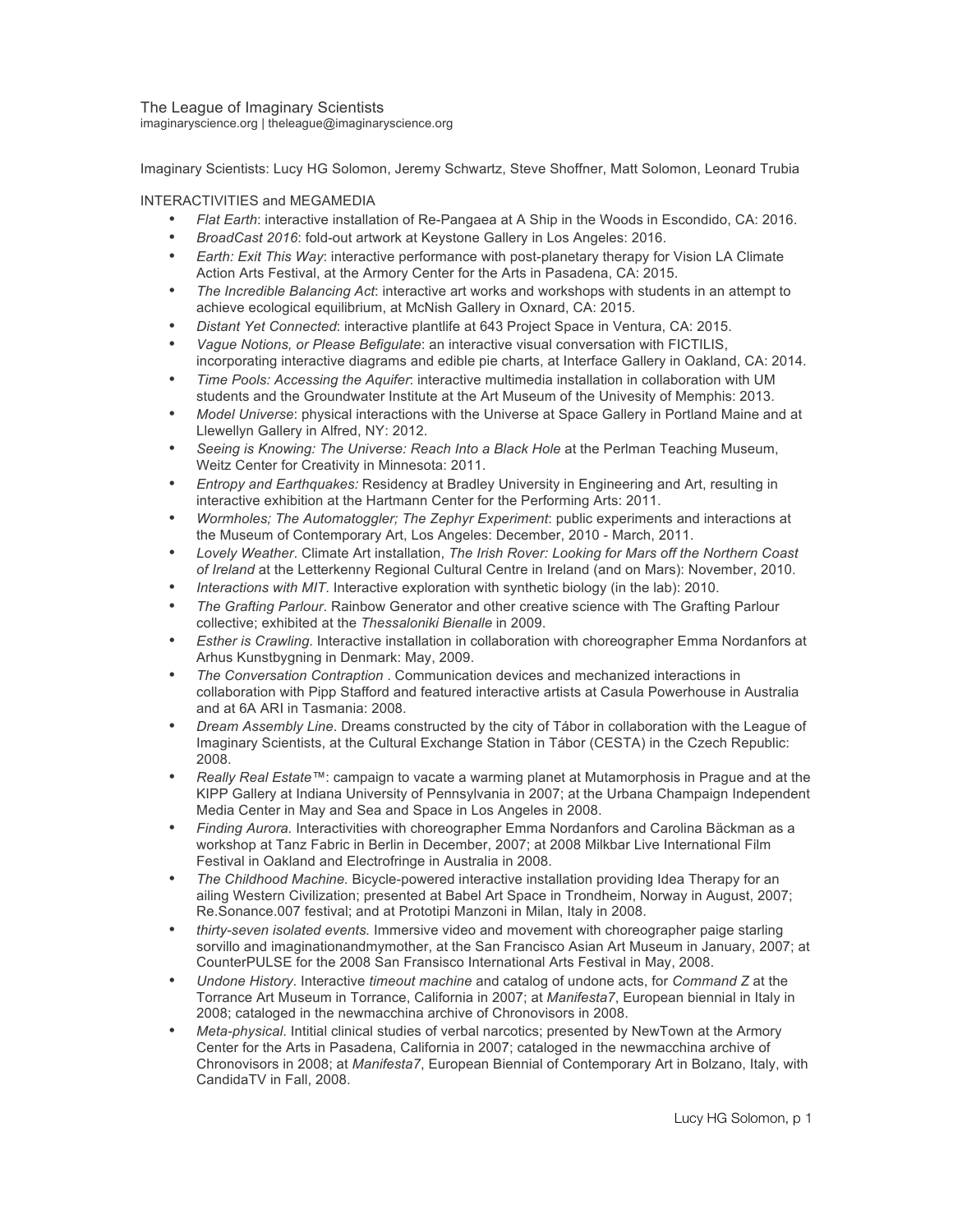- *A Live Diagram of the Human Condition (an Imaginary Science experiment).* Interactive performance with dance company Blindsight and sound artist George Cremaschi at *MilkBar 2007 International Live Film Festival* at CounterPULSE in San Fransisco in 2007; Electrofringe 2007 and the hybrid arts symposium in Perth, Australia in October, 2008.
- *Blazar.* Study on matter and meaning at The Office in Huntington Beach, California in 2006, *Manifesta7* the European Biennial of Contemporary Art in Bolzano, Italy, as part of *The Shadow of Frequencies* at ex-Alumix, for CandidaTV in Fall, 2008, and cataloged in the newmacchina archive of Chronovisors in 2008.
- *Remote Tea Party*. Real-time data interaction at California Institute of the Arts, in collaboration with graduate students, Shane Hazleton, Miwa Matreyek, Jeremy Schwartz, and Jihyun Song, one of whom continues to work with the League as Professor William T. Madmann: September, 2006.
- *Dinner Party Series (N-Avatar; Avatar x; Alpha Zuppa).* Live, interactive, telematic performance feast in collaboration with Melissa Ramos, Jasper Streit, Rhys Turner, and Francesca Veronesi at the TAFE Gallery in Newcastle, Australia; simultaneously at the University of London and at Performance Space in Sydney, Australia: May and September, 2006.
- *Microdot*. *Imaginary Science* at the University of Newcastle in Australia: May, 2006
- *Una Ciencia de lo Imaginario* (*A Science of the Imaginary*)*.* Works of *Imaginary Science*, curated by Camilo Sanchez and exhibited through the Asociacion Colombiana para el Avance de la Ciencia in celebration of the *World Year of Physics*, at Museión in Bogotá, Colombia: October, 2005.

SELECTED SITE-SPECIFIC INSTALLATIONS, WORKSHOPS, NETWORKED EVENTS and PUBLIC ART

- **Channel Islands, California:** *STEAM*: workshop for AHSIE Best Practices at CSU Channel Islands with geographer Christiane Mainzer on collaborating across disciplines: March, 2016.
- **Roswell, New Mexico:** *Life on Earth vs. Life on Mars*: habtiat-building workshop: June, 2015.
- **Owego, NY**: *Mind Control Toolmaking*: building helmets for human brain / computer interfacing at Signal Culture: June, 2015.
- **Oxnard, California:** *The Incredible Balancing Act*: workshops series with STEAM students at Oxnard College: April, 2015.
- **signalculture.org**: *Atom Aton*: interactive experiments based on Conway's game of life: 2013.
- **Los Angeles, California:** *Imagining the Future of Los Angeles*: public interventions and workshops forecasting future planetary conditions at Cypress Park Library: Summer, 2012.
- **Los Angeles, California:** *Tom Bradley International Terminal Video Art Project* (Dr. Stephan Schleidan), 90-foot video mural comprised of several composite screens: June, 2010.
- **Copenhagen, Denmark**: Waterways collaboration with Paul D. Miller on *Human Glacier*, performed outside the Museum of Contemporary Art in Copenhagen: November, 2009.
- **Brooklyn, NY**: Waterways, a laboratory integrating chemistry, movement and sound on board the Waterpod in Brooklyn Bay in New York: August, 2009.
- **Rome, Italy**: *Rome's Mobile Timeline*, a bicycle tour and interactive audio archive for *The Eternal Tour*; created with Liz Kueneke and narrated by collaborators from places around the world named Rome, like Roma, Indonesia: Summer, 2008.
- **Dublin, Ireland**: *Conversation Starters* included in *ISEA 2009* bluetooth project on Thomas Street in Dublin, curated by Mike Stubbs: November, 2008.
- **London, UK**: The League of Imaginary Scientists in collaboration with the Aether9collective at TenderPixel Gallery: August, 2008.
- **Oakland, California**: *The MilkBar*; an interactive research project into the benefits and dangers of the many varieties of milk: created and performed in collaboration with Merlin Coleman for The Milk Bar #20 at The Biscuit Factory: April, 2008.
- **Manizales, Colombia**: *El Festival Internacional de la Imagen (Aether9)*: April, 2008.
- **Geneva, Switzerland**: *2008 Mapping Festival (Aether9)* at Bâtiment d'Art Contemporain (BAC): April, 2008.
- **Bulgaria**: *NetUser4 (Aether9)* at the International Working Camp: July, 2007.
- **Brussels**: *Remote Fairytales (Aether9)* at Maison d'Art Actuel des Chartreux (MAAC): June, 2007.
- **Geneva, Switzerland**: *2007 Mapping Festival (Aether9)* at Bâtiment d'Art Contemporain (BAC): May, 2007.
- **Newcastle, Australia**: *N-Avatar*. Telematic work at the TAFE Gallery: September, 2006.
- **Syndey, Australia**: *Avatar x*. Live, interactive performance located simultaneously at the University of London and at Performance Space in Sydney: September, 2006.
- **Newcastle, Australia**: *Climate Change is Happening*, collaborative urban video installation, created and presented in conjunction with Electrofringe's *Sight/Sound/Site* workshop: March, 2006.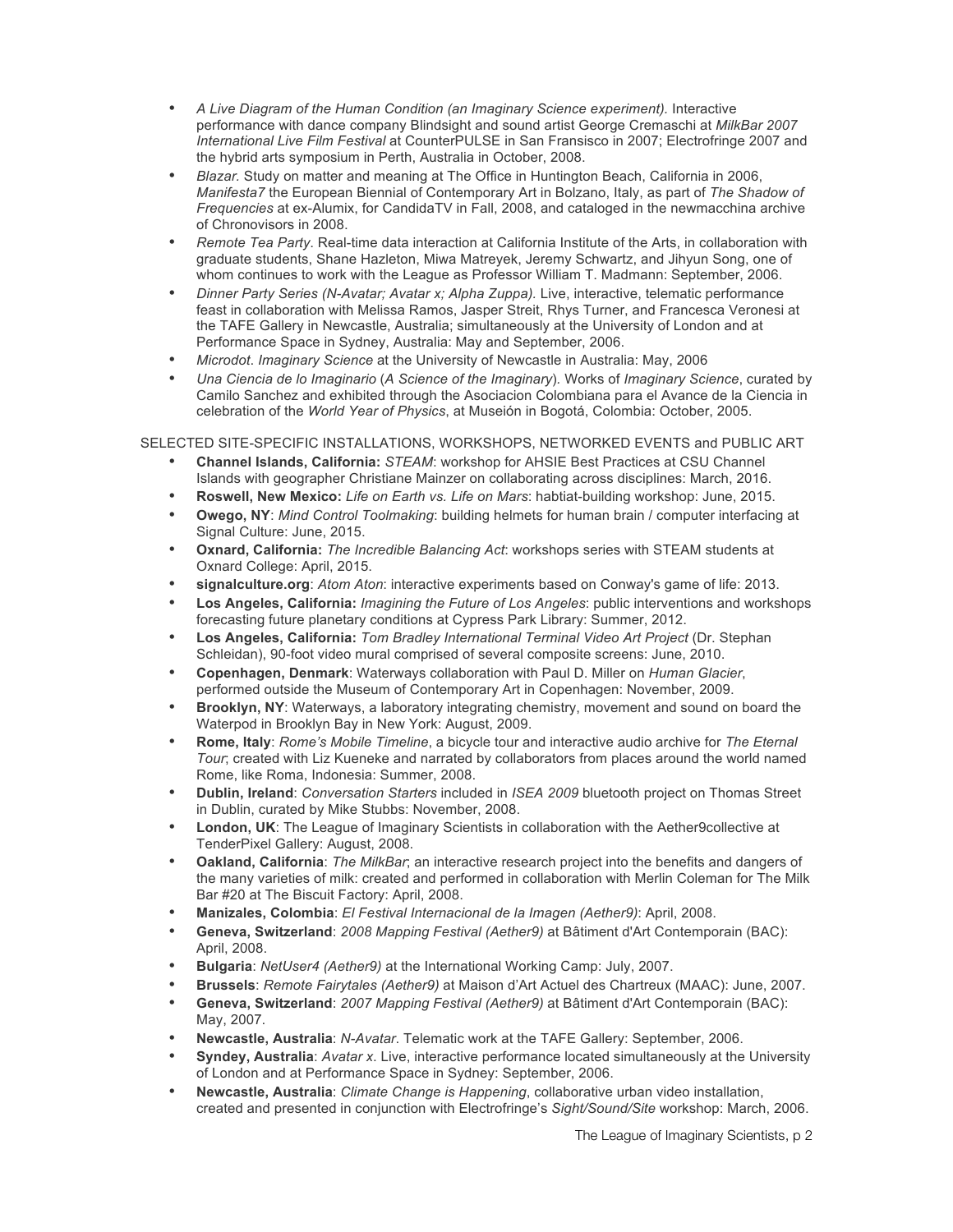- **Trondheim, Norway**: *H2O* video installation at Lademoen Kunstnerverksteder: February, 2005.
- **San Diego, CA**: alteration/enhancement of an existing physical network the outdoor lighting system – as a nervous system at UC San Diego: February, 2004.
- **Barcelona, Spain**: public art installation at teh Centre Cívic: September October, 2003.
- **Los Angeles, CA**: video installation at the Japanese American National Museum: August, 2002.
- **Mexico City**: video installation for *Catastrophica* at La Panaderia Gallery: January, 2002.

## PRESENTATIONS/ CONFERENCES

**ISEA2016HK**. Presentation titled *Mediated Loss, or how data melted my glacier*: May, 2016. **Communication and Digital Culture, PCAACA, Seattle, Washington**. Presented *Datastream Earth Witness* in panel on digital culture: March, 2016.

**American Chemical Society Regional Meeting, California State University, San Marcos**. Presented on collaborations in art and chemistry with chemist David Garin and composer Matt McBane: November, 2015. **Neolife, SymbioticA, University of Western Australia**. Presented *Synthetic Tree Limbs and Other Nature Transplants* with Antti Tenetz: October, 2015.

**Literature & Arts Lecture Series, Oxnard College**. Presented talk, *The Creative Germ: Creativity in Art and Science*: November, 2014.

**TEDxBuffalo**. Presented TED talk on Imaginary Science and the Evolve You Machine: October, 2013. **COMM Week, California State University, Fullerton**. On panel, *Revision as Design Practice*: April, 2013. **SITE, Ventura College**. Workshop on Collaboration across disciplines: May, 2013.

**Univeristy of Rochester**. Presentation on the Imaginary Science, including the history and varies uses: March, 2012.

**College Art Association / ARTspace.** On panel**,** *Contemporary Collaboratives and Collectives*: March, 2012.

**University of Rochester / Brain and Cognitive Sciences.** *Imaginary Science: Interactions and Collaboration*: January, 2012.

**Bradley University**. *Collections, Contraptions and the Cosmos*: April, 2011.

**Louisana State University**. *Imaginary Science*: resentation on the work of the League of Imaginary Scientists: April, 2011.

**Americans for the Arts Half-Century Summit on Public Art.** *Waterways* presented as one of the year's 40 Best Public Art Projects by PAN: June, 2010.

**Lovely Weather Workshops**. *Collections, Contraptions and the Cosmos*: March, 2010.

**UCLA Art|Sci**. Mapping in science and art at the Eli Broad Center at UCLA: June, 2009.

**Farmlab**. Participatory mapping in art for Farmlab's public salon series: June, 2009.

**e-MobiLArt symposium**: Merging art and science; on the collaborative process: May, 2009.

**Trinity College Dublin**: Talk on art and science, *Interacting with Research*: January, 2009.

**Santa Monica College**: Visiting lecturer for arts program: December, 2008.

**ISEA2009 pre-symposium**: *GfP* at MIT and the University of Ulster, Belfast: November, 2008.

**Boston College:** *Which Way is North? Where Art and Science Intersect*; November, 2008.

**Hybrid Arts Symposium**: *Live Diagram* in ElectroEtre at PICA in Perth, Australia: 2008.

**Electrofringe**: Presentation on inter-media collaborations: October, 2008.

**Dorkbot Sydney**: *On Blurriness* with Carolina Bäckman in Sydney, Australia: 2008.

**ISEA2008**: Video contributor for collaborative remote media performances: July, 2008.

**Electrosalon**. TEAS Intercontinental Media Arts and Performance Discussion presented online through the Escape Artists in Vancouver, Canada: April, 2008.**El Festival Internacional de la El Festival Internacional de la Imagen**: Remote participation in *Realtime Jam Sessions Workshop* presented with *Aether9* at Manizales, Colombia and online: April, 2008.

**The Gerrit Rietveld Academie**: Remote participation in intercontinental Cym-directed workshop on realtime performance and *Aether9* in Amsterdam: March, 2008.

**California State University, Northridge**: *Interactivity and Public Art*: 2008.

**Mutamorphosis: Challenging Arts and Sciences**: *Really Real Estate™* unveiled in Prague, Czech Republic; organized by CIANT, Leonardo, and the Hexagram Institute: 2007.

**Samand Íslenskra Myndlistarmanna (SIM: The Association of Icelandic Visual Artists)**: presentation of works by The League of Imaginary Scientists: 2007.

**VJ Theory:** *Let's Chat – What is Realtime Interaction?* Intercontintental networked discussion presented by The Escape Artists: 2007.

**College Art Association**: Documentation from the *League of Imaginary Scientists* presented by Claremont Graduate University at the Asian Cultural Center's Asian Fusion Gallery in New York: February, 2007. **University of Wisconsin, Madison**: *Imaginary Science* at *TRANS Visual Culture Conference*: 2006.

**California Institute of the Arts**: Presentation of *Imaginary Science* art works/ Artist in Residence (Dr. Gomez): 2006.

**Electrofringe** (Newcastle, Australia): Telematic presentation on networked media and streaming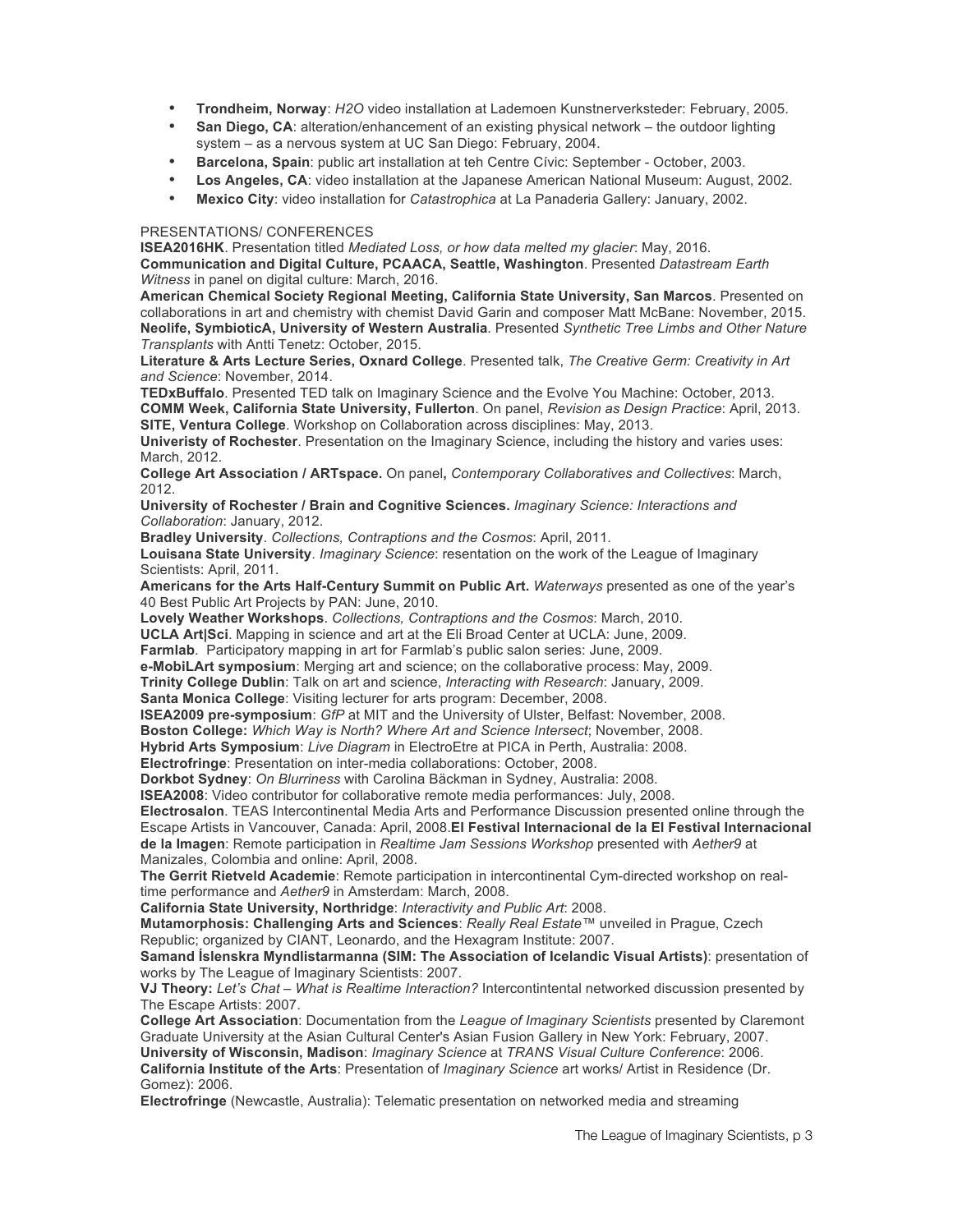technologies at *Electrofringe*: September, 2006.

**University of London**: Presentation on network (mis)communication at *(re)Actor: The First International Conference on Digital Live Art*: September, 2006.

**Cultural Exchange Station** (Tábor, Czech Republic): Presentation of *Imaginary Science* videos and interactive works: 2006.

**University of Newcastle** (Ourimbah, Australia): Presentation of *Imaginary Science* videos and interactive works: 2006.

## ARCHIVES/ CATALOGS/ PUBLICATIONS

- A Field Guide to iLANDing: scores for researching urban ecologies. The League of Imaginary Scientists, in collaboration with E.C.C.O, produced by iLAND (Interdisciplinary Laboratory for Art Nature and Dance: 2017.
- Visual Communication Quarterly. *Hot Air: Data melted my glacier…*, Volume 23, No. 2, Routledge: 2016.
- RETROSPECTIVE: A Decade of Intersections. *The League of Imaginary Scientists* included in anthology of UCLA Art|Sci presentations, produced by UCLA Art|Sci: 2015.
- Engagement Party: Social Practice at MOCA 2008-2012. *The League of Imaginary Scientists*, produced by Museum of Contemporary Art, Los Angeles, 2013.
- aether9: Remote Realtime Storytelling, produced by Aether9 Collective. Grayscale Press: 2013.
- Lovely Weather. Catalog for the Lovely Weather public art projects, produced by Leonardo: 2010.
- Biennále: 2. Catalog for the e-MobiLArt Cultural Art exhibition at the 2009 Thessaloniki Biennale: 2009.
- Rise & Fall. Commemoration of the fall of the Berlin Wall with artworks, produced by BOA Life: 2009.
- Here, There, and Everywhere: Anticipating the Art for the Future. *Thing, Part II, Transformed*, produced by Transcultural Exchange and the UN Educational, Scientific and Cultural Organization: 2009.
- Digital Foundations. *Really Real Estate™* by Xtine Burrough and Michael Mandiberg, Peachpit: 2008.
- *ElectroEtre*. DVD compilation of interactive performance works, compiled by Cat Jones: 2008.
- Babel 2007. Essay on the League's collaborative installation, "The Childhood Machine," in Norway.
- Resonance.Network.Mission.007. (*The Childhood Machine*) Catalog and DVD of the third biennial *re.sonance.007* festival, produced by sonance artistic.network: 2008.
- Four Degrees: Artistic Views on Climate Change. Catalog, produced by the KIPP Gallery at Indiana University of Pennsylvania*,* edited by Robert Sweeny: 2008.
- (*Untitled) u* =\_\_\_\_\_. Catalog essay by the League's Dr. L. Hernandez Gomez, produced by Fette's Gallery: 2008.
- DVD collection of the National Museum in Wroclaw, Poland (in association with WRO 07, the 12th International Media Art Biennale).
- IMAF 2006. Catalog and *IMAF* performance documentation archive (*Reworld*), the Multimedia Art Studio in Serbia and Montenegro: 2006.
- CESTA archive in Tábor, Czech Republic: *Imaginary Science* and *InterActivities* DVDs included in collection.
- California Institute of the Arts library: *Imaginary Science* and *InterActivities* in DVD collection.
- Archive at the Centre for Research and Documentation (CR+D), an arm of the Daniel Langlois Foundation.
- European Media Art Festival (EMAF 2006) Film, Video, and Interactive archive in Osnabrück.
- *2005 International Videofestival Bochum* in Germany: *Works of Imaginary Science* included in DVD archive.

## FELLOWSHIPS, GRANTS, and HONORS

- Incentive Grant for Engagement Scholarship for Wild Data and Neighboring Jaguars: 2016-17.
- Campus as a Living Lab (CALL) Grant for *Data Visualization: Connecting Students to the Campus and their Environment w/Art & Technology Course Redesign*: 2016-17.
- CSUPERB Grant for Art and Science Laboratory Development: 2015-16.
- Tookmaker residency at Signal Culture in Owego, NY: 2015.
- Oxnard City Council Arts Grant for Mentor/Mentee Project at McNish Gallery: 2014.
- AIR Grant, Los Angeles Department of Cultural Affairs: 2012.